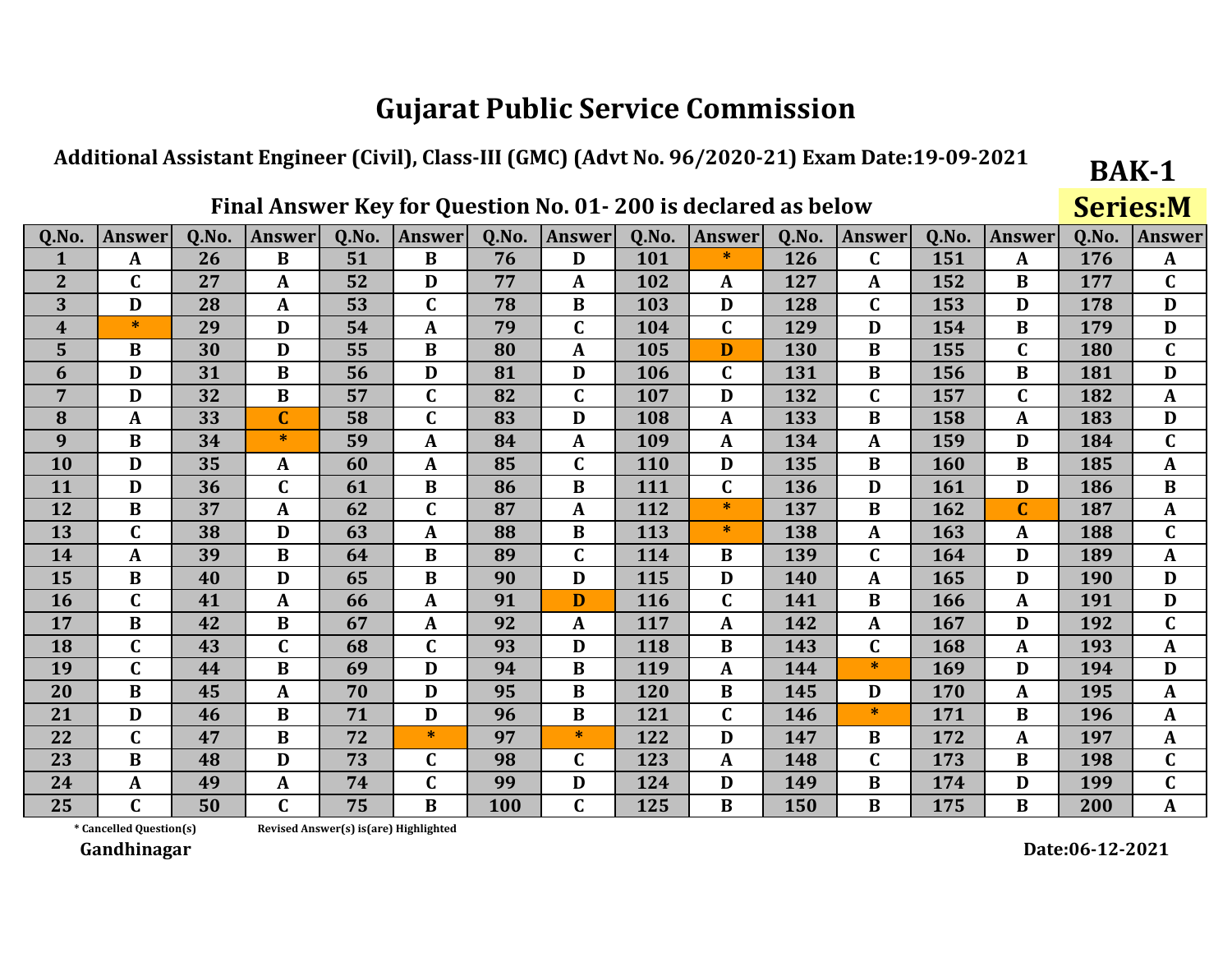#### Additional Assistant Engineer (Civil), Class-III (GMC) (Advt No. 96/2020-21) Exam Date:19-09-2021

### Final Answer Key for Question No. 01-200 is declared as below

**Series:A** 

**BAK-1** 

| Q.No.          | <b>Answer</b>    | 0.No. | <b>Answer</b> | 0.No. | <b>Answer</b> | Q.No.      | <b>Answer</b> | 0.No.      | <b>Answer</b> | 0.No. | <b>Answer</b> | Q.No. | <b>Answer</b> | 0.No. | <b>Answer</b> |
|----------------|------------------|-------|---------------|-------|---------------|------------|---------------|------------|---------------|-------|---------------|-------|---------------|-------|---------------|
| 1              | D                | 26    | $\mathbf{A}$  | 51    | $\bf{B}$      | 76         | B             | 101        | $\mathbf C$   | 126   | $\mathbf C$   | 151   | B             | 176   | $\mathbf{A}$  |
| $\overline{2}$ | $\mathbf{A}$     | 27    | $\mathbf C$   | 52    | D             | 77         | $\mathbf{A}$  | 102        | D             | 127   | A             | 152   | A             | 177   | D             |
| 3              | B                | 28    | D             | 53    | $\mathbf C$   | 78         | $\mathbf{A}$  | 103        | A             | 128   | $\bf{B}$      | 153   | B             | 178   | $\mathbf{A}$  |
| 4              | $\mathbf C$      | 29    | $\ast$        | 54    | A             | 79         | D             | 104        | D             | 129   | A             | 154   | D             | 179   | D             |
| 5              | $\boldsymbol{A}$ | 30    | $\bf{B}$      | 55    | $\bf{B}$      | 80         | D             | 105        | $\bf{B}$      | 130   | $\bf{B}$      | 155   | B             | 180   | $\mathbf{A}$  |
| 6              | D                | 31    | D             | 56    | D             | 81         | $\bf{B}$      | 106        | $\mathbf C$   | 131   | $\ast$        | 156   | $\mathbf{A}$  | 181   | $\mathbf{A}$  |
| 7              | $\mathbf C$      | 32    | D             | 57    | $\mathbf C$   | 82         | $\bf{B}$      | 107        | A             | 132   | A             | 157   | $\mathbf C$   | 182   | B             |
| 8              | D                | 33    | A             | 58    | C             | 83         | $\mathbf C$   | 108        | $\mathbf C$   | 133   | D             | 158   | D             | 183   | D             |
| 9              | $\mathbf{A}$     | 34    | $\bf{B}$      | 59    | $\mathbf{A}$  | 84         | $\ast$        | 109        | D             | 134   | C             | 159   | D             | 184   | $\bf{B}$      |
| 10             | $\mathbf C$      | 35    | D             | 60    | $\mathbf{A}$  | 85         | A             | <b>110</b> | B             | 135   | D             | 160   | $\mathbf C$   | 185   | $\mathbf C$   |
| 11             | B                | 36    | D             | 61    | $\bf{B}$      | 86         | $\mathbf C$   | 111        | B             | 136   | $\mathbf C$   | 161   | D             | 186   | $\bf{B}$      |
| 12             | $\mathbf{A}$     | 37    | $\bf{B}$      | 62    | $\mathbf C$   | 87         | $\mathbf A$   | 112        | $\mathbf{A}$  | 137   | D             | 162   | $\mathbf C$   | 187   | $\mathbf{C}$  |
| 13             | $\bf{B}$         | 38    | $\mathbf C$   | 63    | $\mathbf{A}$  | 88         | D             | 113        | $\mathbf C$   | 138   | $\mathbf{A}$  | 163   | $\mathbf{A}$  | 188   | $\mathbf{A}$  |
| 14             | $\mathbf C$      | 39    | A             | 64    | B             | 89         | B             | 114        | $\ast$        | 139   | A             | 164   | D             | 189   | D             |
| 15             | D                | 40    | B             | 65    | $\bf{B}$      | 90         | D             | 115        | D             | 140   | D             | 165   | A             | 190   | B             |
| <b>16</b>      | D                | 41    | $\mathbf C$   | 66    | $\mathbf{A}$  | 91         | $\mathbf A$   | 116        | $\ast$        | 141   | $\bf{B}$      | 166   | A             | 191   | D             |
| 17             | $\mathbf{A}$     | 42    | $\bf{B}$      | 67    | $\mathbf{A}$  | 92         | B             | 117        | B             | 142   | C             | 167   | $\mathbf{A}$  | 192   | $\mathbf{A}$  |
| 18             | D                | 43    | $\mathbf C$   | 68    | C             | 93         | $\mathbf C$   | 118        | $\mathbf C$   | 143   | B             | 168   | $\mathbf C$   | 193   | D             |
| 19             | $\bf{B}$         | 44    | $\mathbf C$   | 69    | D             | 94         | $\bf{B}$      | 119        | $\bf{B}$      | 144   | A             | 169   | $\mathbf C$   | 194   | $\mathbf C$   |
| 20             | $\bf{B}$         | 45    | B             | 70    | D             | 95         | $\mathbf{A}$  | 120        | B             | 145   | $\bf{B}$      | 170   | $\mathbf{A}$  | 195   | $\mathbf{A}$  |
| 21             | $\bf{B}$         | 46    | D             | 71    | D             | 96         | $\bf{B}$      | 121        | $\mathbf C$   | 146   | D             | 171   | D             | 196   | B             |
| 22             | $\ast$           | 47    | $\mathbf C$   | 72    | $*$           | 97         | B             | 122        | $\ast$        | 147   | $\bf{B}$      | 172   | $\mathbf{C}$  | 197   | A             |
| 23             | $\mathbf{C}$     | 48    | $\bf{B}$      | 73    | $\mathbf{C}$  | 98         | D             | 123        | $\ast$        | 148   | $\mathbf{A}$  | 173   | A             | 198   | $\mathbf C$   |
| 24             | D                | 49    | A             | 74    | C             | 99         | $\mathbf A$   | 124        | B             | 149   | C             | 174   | D             | 199   | $\mathbf{A}$  |
| 25             | $\mathbf C$      | 50    | $\mathbf C$   | 75    | B             | <b>100</b> | $\mathbf C$   | 125        | D             | 150   | A             | 175   | D             | 200   | D             |

\* Cancelled Question(s) Revised Answer(s) is(are) Highlighted

Gandhinagar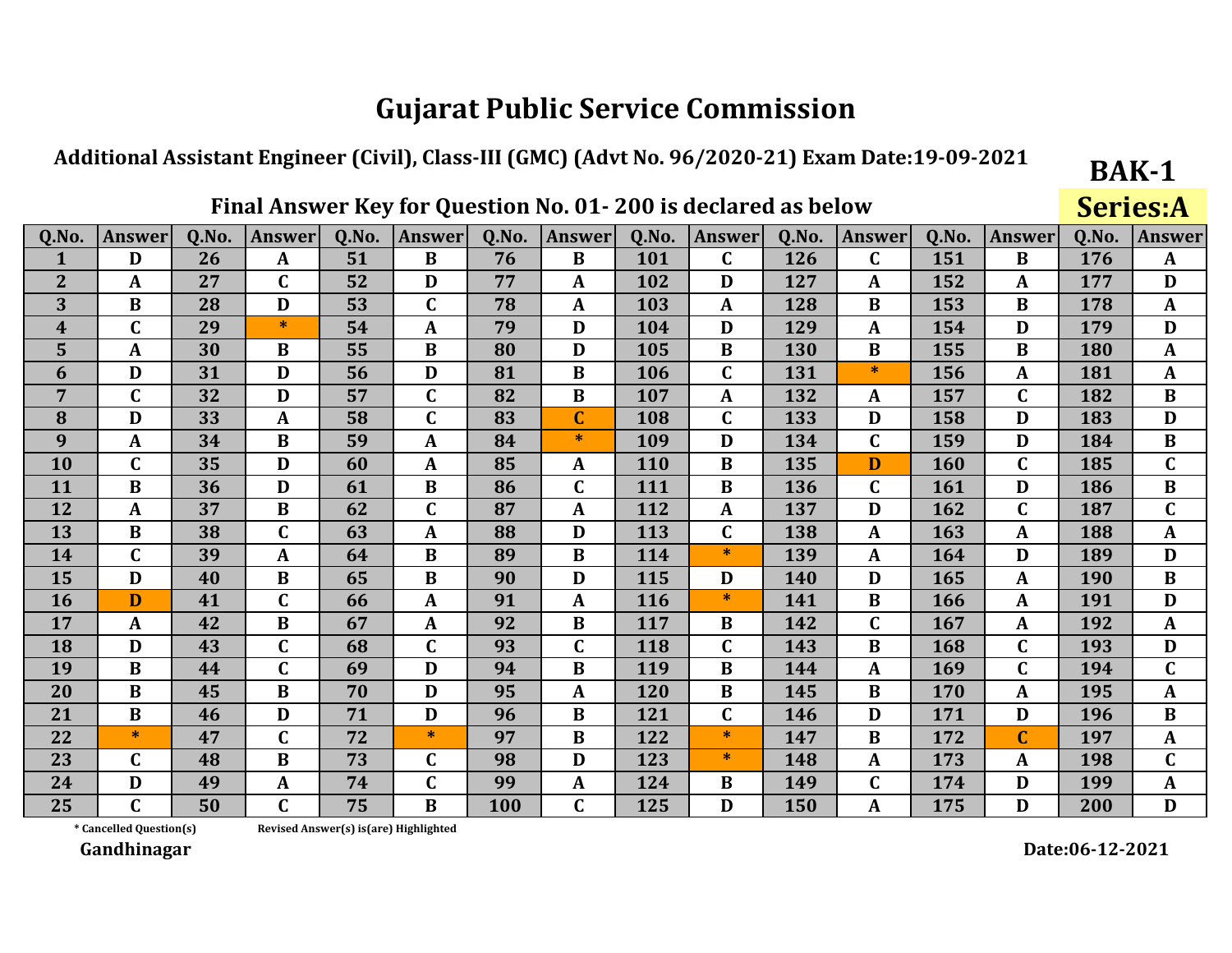## Additional Assistant Engineer (Civil), Class-III (GMC) (Advt No. 96/2020-21) Exam Date:19-09-2021

### Final Answer Key for Question No. 01-200 is declared as below

**Series:B** 

**BAK-1** 

| Q.No.          | <b>Answer</b>           | Q.No. | <b>Answer</b> | Q.No. | <b>Answer</b> | Q.No. | <b>Answer</b> | Q.No.      | <b>Answer</b> | Q.No. | <b>Answer</b> | Q.No. | <b>Answer</b> | Q.No. | <b>Answer</b> |
|----------------|-------------------------|-------|---------------|-------|---------------|-------|---------------|------------|---------------|-------|---------------|-------|---------------|-------|---------------|
| 1              | B                       | 26    | D             | 51    | $\mathbf{A}$  | 76    | B             | 101        | $\ast$        | 126   | *.            | 151   | A             | 176   | A             |
| $\overline{2}$ | $\mathbf{A}$            | 27    | A             | 52    | $\mathbf C$   | 77    | D             | 102        | A             | 127   | B             | 152   | $\bf{B}$      | 177   | A             |
| 3              | $\mathbf{A}$            | 28    | $\bf{B}$      | 53    | D             | 78    | $\mathbf C$   | 103        | D             | 128   | C             | 153   | D             | 178   | $\mathbf C$   |
| 4              | D                       | 29    | $\mathbf C$   | 54    | $\ast$        | 79    | $\mathbf{A}$  | 104        | $\mathbf C$   | 129   | $\bf{B}$      | 154   | $\bf{B}$      | 179   | $\mathbf C$   |
| 5              | D                       | 30    | A             | 55    | $\bf{B}$      | 80    | $\bf{B}$      | 105        | D             | 130   | $\bf{B}$      | 155   | $\mathbf{C}$  | 180   | $\mathbf{A}$  |
| 6              | $\bf{B}$                | 31    | D             | 56    | D             | 81    | D             | 106        | $\mathbf C$   | 131   | $\bf{B}$      | 156   | B             | 181   | D             |
| 7              | $\bf{B}$                | 32    | $\mathbf C$   | 57    | D             | 82    | $\mathbf C$   | 107        | D             | 132   | C             | 157   | $\mathbf{C}$  | 182   | A             |
| 8              | $\overline{C}$          | 33    | D             | 58    | $\mathbf{A}$  | 83    | $\mathbf C$   | 108        | $\mathbf{A}$  | 133   | $\bf{B}$      | 158   | $\mathbf{A}$  | 183   | D             |
| 9              | $\ast$                  | 34    | A             | 59    | $\bf{B}$      | 84    | $\mathbf A$   | 109        | $\mathbf{A}$  | 134   | A             | 159   | D             | 184   | $\mathbf C$   |
| 10             | A                       | 35    | $\mathbf C$   | 60    | D             | 85    | A             | 110        | D             | 135   | $\bf{B}$      | 160   | $\bf{B}$      | 185   | $\mathbf{A}$  |
| 11             | $\mathbf C$             | 36    | $\bf{B}$      | 61    | D             | 86    | $\bf{B}$      | 111        | $\mathbf C$   | 136   | D             | 161   | B             | 186   | $\bf{B}$      |
| 12             | $\mathbf{A}$            | 37    | A             | 62    | $\bf{B}$      | 87    | $\mathbf C$   | 112        | D             | 137   | $\bf{B}$      | 162   | $\mathbf{A}$  | 187   | $\mathbf{A}$  |
| 13             | D                       | 38    | $\bf{B}$      | 63    | $\mathbf C$   | 88    | A             | 113        | A             | 138   | A             | 163   | $\bf{B}$      | 188   | $\mathbf C$   |
| 14             | $\bf{B}$                | 39    | $\mathbf C$   | 64    | A             | 89    | $\bf{B}$      | 114        | D             | 139   | C             | 164   | D             | 189   | $\mathbf{A}$  |
| 15             | D                       | 40    | D             | 65    | $\bf{B}$      | 90    | $\bf{B}$      | 115        | B             | 140   | $\mathbf{A}$  | 165   | $\bf{B}$      | 190   | D             |
| <b>16</b>      | $\mathbf{A}$            | 41    | D             | 66    | $\mathbf C$   | 91    | $\mathbf A$   | <b>116</b> | $\mathbf C$   | 141   | C             | 166   | $\mathbf{A}$  | 191   | D             |
| 17             | $\bf{B}$                | 42    | A             | 67    | $\bf{B}$      | 92    | $\mathbf{A}$  | 117        | $\mathbf{A}$  | 142   | $\ast$        | 167   | $\mathbf C$   | 192   | $\mathbf C$   |
| 18             | $\overline{\mathsf{C}}$ | 43    | D             | 68    | $\mathbf C$   | 93    | $\mathbf C$   | 118        | $\mathbf C$   | 143   | $*$           | 168   | D             | 193   | $\mathbf{A}$  |
| 19             | $\overline{B}$          | 44    | $\bf{B}$      | 69    | $\mathbf C$   | 94    | D             | 119        | D             | 144   | $\bf{B}$      | 169   | D             | 194   | D             |
| 20             | $\mathbf{A}$            | 45    | $\bf{B}$      | 70    | $\bf{B}$      | 95    | D             | 120        | $\bf{B}$      | 145   | D             | 170   | $\mathbf C$   | 195   | D             |
| 21             | B                       | 46    | B             | 71    | D             | 96    | D             | 121        | B             | 146   | C             | 171   | D             | 196   | A             |
| 22             | $\bf{B}$                | 47    | $\ast$        | 72    | $\mathbf C$   | 97    | $\ast$        | 122        | A             | 147   | $\mathbf{A}$  | 172   | $\mathbf C$   | 197   | D             |
| 23             | D                       | 48    | $\mathbf C$   | 73    | $\bf{B}$      | 98    | $\mathbf C$   | 123        | $\mathbf C$   | 148   | $\bf{B}$      | 173   | A             | 198   | $\mathbf{A}$  |
| 24             | $\mathbf{A}$            | 49    | D             | 74    | $\mathbf{A}$  | 99    | $\mathbf C$   | 124        | $\ast$        | 149   | A             | 174   | D             | 199   | D             |
| 25             | $\mathbf C$             | 50    | $\mathbf C$   | 75    | $\mathbf C$   | 100   | B             | 125        | D             | 150   | $\bf{B}$      | 175   | A             | 200   | $\mathbf{A}$  |

\* Cancelled Question(s)

Revised Answer(s) is(are) Highlighted

Gandhinagar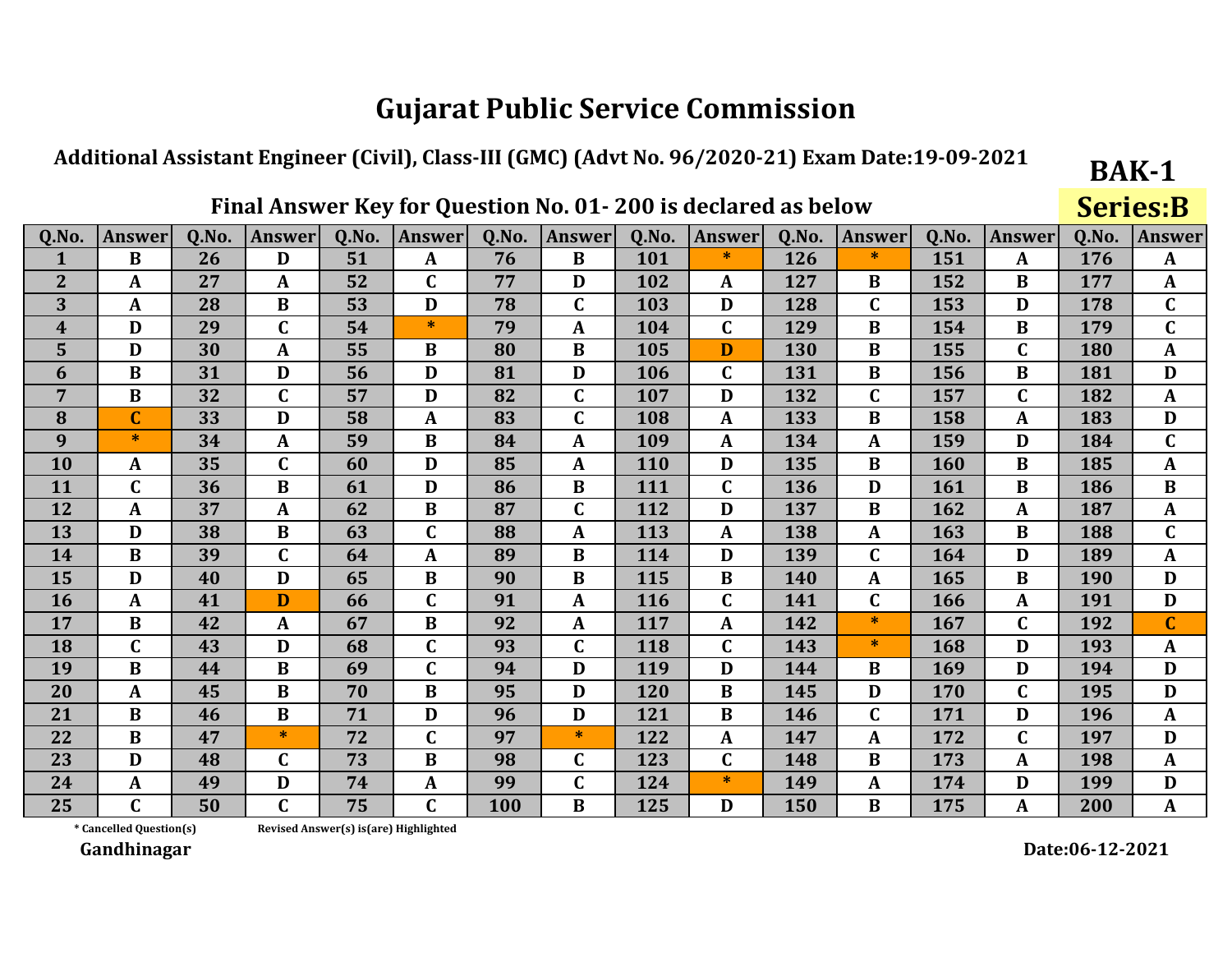#### Additional Assistant Engineer (Civil), Class-III (GMC) (Advt No. 96/2020-21) Exam Date:19-09-2021

### Final Answer Key for Question No. 01-200 is declared as below

**Series:C** 

**BAK-1** 

| Q.No.          | <b>Answer</b>           | Q.No. | <b>Answer</b> | Q.No. | <b>Answer</b> | Q.No. | <b>Answer</b> | Q.No.      | <b>Answer</b> | Q.No. | Answer       | Q.No. | <b>Answer</b> | Q.No. | <b>Answer</b> |
|----------------|-------------------------|-------|---------------|-------|---------------|-------|---------------|------------|---------------|-------|--------------|-------|---------------|-------|---------------|
| $\mathbf{1}$   | $\mathbf{A}$            | 26    | $\bf{B}$      | 51    | $\bf{B}$      | 76    | D             | 101        | $\mathbf C$   | 126   | C            | 151   | D             | 176   | $\bf{B}$      |
| $\overline{2}$ | $\mathsf{C}$            | 27    | D             | 52    | A             | 77    | A             | 102        | ∗             | 127   | D            | 152   | $\mathbf C$   | 177   | $\mathbf C$   |
| 3              | D                       | 28    | $\mathbf C$   | 53    | $\mathbf{A}$  | 78    | B             | 103        | $\ast$        | 128   | $\mathbf{A}$ | 153   | A             | 178   | $\mathbf{A}$  |
| 4              | $\ast$                  | 29    | A             | 54    | D             | 79    | $\mathbf C$   | 104        | B             | 129   | A            | 154   | D             | 179   | D             |
| 5              | $\bf{B}$                | 30    | $\bf{B}$      | 55    | D             | 80    | $\mathbf{A}$  | 105        | D             | 130   | D            | 155   | D             | 180   | $\bf{B}$      |
| 6              | D                       | 31    | D             | 56    | $\bf{B}$      | 81    | D             | 106        | $\mathbf C$   | 131   | $\bf{B}$     | 156   | $\mathbf{A}$  | 181   | D             |
| $\overline{7}$ | D                       | 32    | $\mathbf C$   | 57    | $\bf{B}$      | 82    | $\mathbf C$   | 107        | $\mathbf{A}$  | 132   | A            | 157   | D             | 182   | $\mathbf C$   |
| 8              | A                       | 33    | $\mathbf C$   | 58    | $\mathbf C$   | 83    | D             | 108        | B             | 133   | C            | 158   | A             | 183   | $\mathbf{A}$  |
| 9              | $\bf{B}$                | 34    | A             | 59    | $\ast$        | 84    | A             | 109        | A             | 134   | $\ast$       | 159   | D             | 184   | D             |
| 10             | D                       | 35    | A             | 60    | $\mathbf{A}$  | 85    | $\mathbf C$   | 110        | $\bf{B}$      | 135   | D            | 160   | A             | 185   | $\mathbf{A}$  |
| 11             | D                       | 36    | $\bf{B}$      | 61    | $\mathbf C$   | 86    | B             | 111        | $\bf{B}$      | 136   | $\ast$       | 161   | D             | 186   | $\mathbf{A}$  |
| 12             | $\bf{B}$                | 37    | $\mathbf C$   | 62    | $\mathbf{A}$  | 87    | $\mathbf{A}$  | 112        | $\mathbf C$   | 137   | B            | 162   | A             | 187   | $\mathbf{A}$  |
| 13             | $\mathbf C$             | 38    | $\mathbf A$   | 63    | D             | 88    | B             | 113        | $\bf{B}$      | 138   | $\mathbf C$  | 163   | D             | 188   | $\mathbf C$   |
| 14             | A                       | 39    | $\bf{B}$      | 64    | $\bf{B}$      | 89    | $\mathbf C$   | 114        | $\mathbf{A}$  | 139   | B            | 164   | $\mathbf C$   | 189   | $\mathbf C$   |
| 15             | B                       | 40    | B             | 65    | D             | 90    | D             | 115        | B             | 140   | B            | 165   | A             | 190   | $\mathbf{A}$  |
| <b>16</b>      | $\mathbf C$             | 41    | $\mathbf{A}$  | 66    | $\mathbf{A}$  | 91    | D             | <b>116</b> | D             | 141   | C            | 166   | $\bf{B}$      | 191   | $\bf{B}$      |
| 17             | $\bf{B}$                | 42    | A             | 67    | $\bf{B}$      | 92    | $\mathbf{A}$  | 117        | B             | 142   | D            | 167   | A             | 192   | $\mathbf{A}$  |
| 18             | $\overline{\mathsf{C}}$ | 43    | $\mathbf C$   | 68    | C             | 93    | D             | 118        | $\mathbf{A}$  | 143   | A            | 168   | $\mathbf C$   | 193   | $\bf{B}$      |
| 19             | $\mathbf C$             | 44    | D             | 69    | $\bf{B}$      | 94    | B             | 119        | $\mathbf C$   | 144   | D            | 169   | $\mathbf{A}$  | 194   | D             |
| 20             | $\bf{B}$                | 45    | D             | 70    | $\mathbf{A}$  | 95    | B             | 120        | $\mathbf{A}$  | 145   | $\bf{B}$     | 170   | D             | 195   | $\bf{B}$      |
| 21             | D                       | 46    | D             | 71    | $\bf{B}$      | 96    | $\bf{B}$      | 121        | $\ast$        | 146   | $\mathbf{C}$ | 171   | $\mathbf{A}$  | 196   | $\mathbf{A}$  |
| 22             | C                       | 47    | $\ast$        | 72    | $\bf{B}$      | 97    | $\ast$        | 122        | A             | 147   | $\mathbf{A}$ | 172   | B             | 197   | $\mathbf C$   |
| 23             | $\bf{B}$                | 48    | $\mathbf C$   | 73    | D             | 98    | $\mathbf C$   | 123        | D             | 148   | C            | 173   | D             | 198   | D             |
| 24             | A                       | 49    | $\mathbf C$   | 74    | $\mathbf{A}$  | 99    | D             | 124        | $\mathbf C$   | 149   | D            | 174   | $\bf{B}$      | 199   | D             |
| 25             | $\mathsf{C}$            | 50    | $\bf{B}$      | 75    | C             | 100   | $\mathbf C$   | 125        | D             | 150   | B            | 175   | $\mathbf C$   | 200   | $\mathbf C$   |

\* Cancelled Question(s)

Revised Answer(s) is(are) Highlighted

Gandhinagar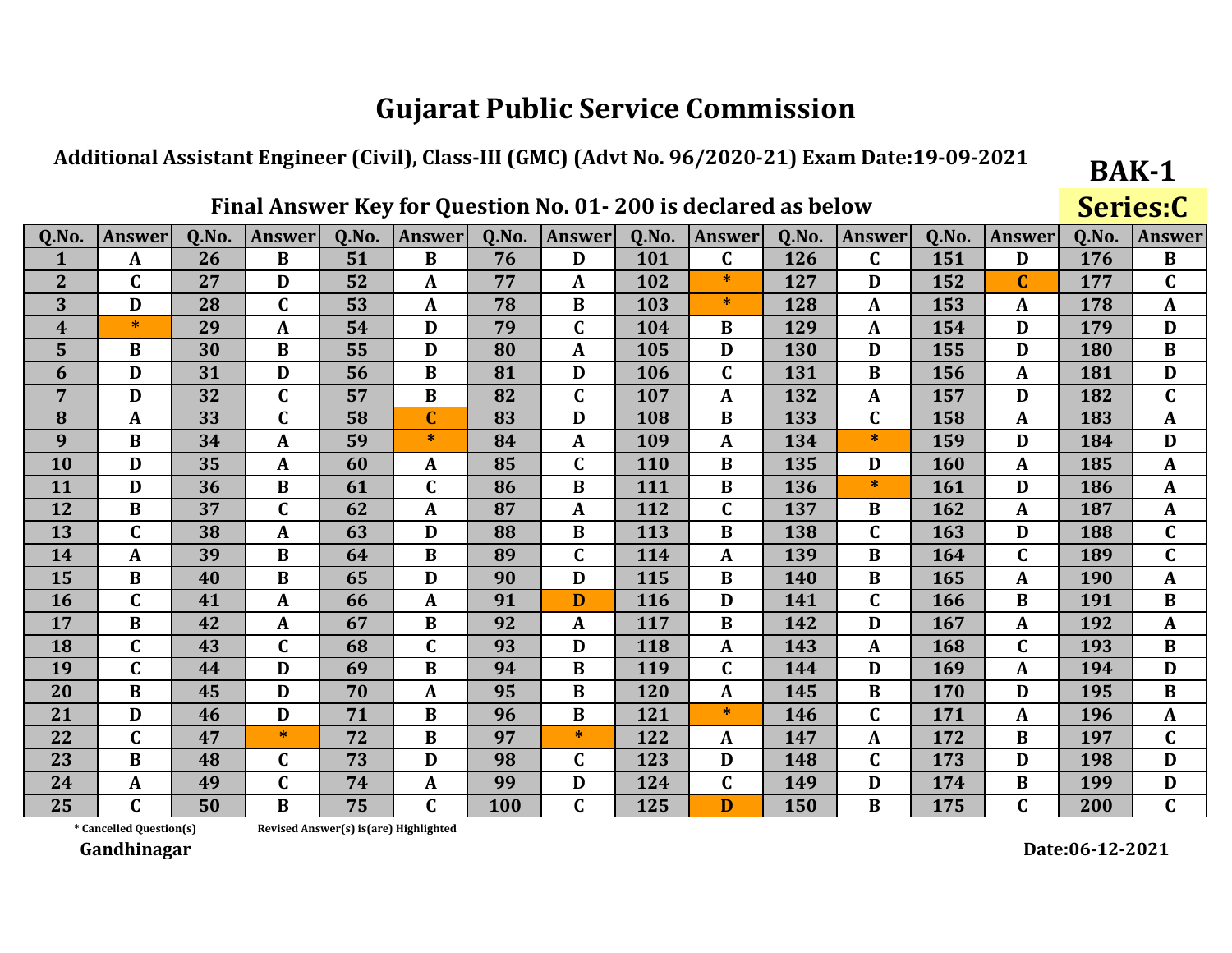#### Additional Assistant Engineer (Civil), Class-III (GMC) (Advt No. 96/2020-21) Exam Date:19-09-2021

### Final Answer Key for Question No. 01-200 is declared as below

**Series:D** 

**BAK-1** 

| Q.No.          | <b>Answer</b>           | Q.No. | <b>Answer</b> | Q.No. | <b>Answer</b> | Q.No. | <b>Answer</b>  | Q.No. | <b>Answer</b> | Q.No. | <b>Answer</b> | Q.No. | Answer       | Q.No. | <b>Answer</b> |
|----------------|-------------------------|-------|---------------|-------|---------------|-------|----------------|-------|---------------|-------|---------------|-------|--------------|-------|---------------|
|                | B                       | 26    | $\bf{B}$      | 51    | D             | 76    | A              | 101   | B             | 126   | D             | 151   | D            | 176   | $\bf{B}$      |
| $\overline{2}$ | D                       | 27    | A             | 52    | $\mathbf{A}$  | 77    | C              | 102   | A             | 127   | B             | 152   | $\mathbf C$  | 177   | $\mathbf{A}$  |
| 3              | $\mathbf C$             | 28    | A             | 53    | $\bf{B}$      | 78    | D              | 103   | $\mathbf C$   | 128   | A             | 153   | A            | 178   | $\mathbf C$   |
| 4              | $\mathbf{A}$            | 29    | D             | 54    | $\mathbf C$   | 79    | $\ast$         | 104   | $\ast$        | 129   | C             | 154   | D            | 179   | $\mathbf{A}$  |
| 5              | $\bf{B}$                | 30    | D             | 55    | $\mathbf A$   | 80    | $\bf{B}$       | 105   | D             | 130   | A             | 155   | A            | 180   | D             |
| 6              | D                       | 31    | B             | 56    | D             | 81    | D              | 106   | $\ast$        | 131   | C             | 156   | A            | 181   | $\bf{B}$      |
| 7              | $\mathbf C$             | 32    | B             | 57    | $\mathbf C$   | 82    | D              | 107   | B             | 132   | D             | 157   | A            | 182   | A             |
| 8              | $\mathbf C$             | 33    | $\mathbf C$   | 58    | D             | 83    | A              | 108   | $\mathbf C$   | 133   | $\mathbf{A}$  | 158   | $\mathbf{C}$ | 183   | $\bf{B}$      |
| 9              | $\mathbf{A}$            | 34    | $\ast$        | 59    | $\mathbf{A}$  | 84    | $\bf{B}$       | 109   | $\bf{B}$      | 134   | D             | 159   | $\mathbf C$  | 184   | D             |
| 10             | $\mathbf{A}$            | 35    | A             | 60    | $\mathbf C$   | 85    | D              | 110   | B             | 135   | B             | 160   | A            | 185   | $\bf{B}$      |
| 11             | $\bf{B}$                | 36    | $\mathbf C$   | 61    | $\bf{B}$      | 86    | D              | 111   | $\mathbf C$   | 136   | C             | 161   | D            | 186   | $\mathbf{A}$  |
| 12             | $\mathbf C$             | 37    | $\mathbf A$   | 62    | $\mathbf{A}$  | 87    | $\bf{B}$       | 112   | $\ast$        | 137   | A             | 162   | $\mathbf{C}$ | 187   | $\mathbf C$   |
| 13             | $\mathbf{A}$            | 38    | D             | 63    | $\bf{B}$      | 88    | $\mathbf C$    | 113   | $\ast$        | 138   | C             | 163   | A            | 188   | D             |
| 14             | $\bf{B}$                | 39    | B             | 64    | $\mathbf C$   | 89    | A              | 114   | B             | 139   | D             | 164   | D            | 189   | D             |
| 15             | $\bf{B}$                | 40    | D             | 65    | D             | 90    | $\bf{B}$       | 115   | D             | 140   | B             | 165   | D            | 190   | $\mathbf C$   |
| 16             | $\mathbf{A}$            | 41    | $\mathbf A$   | 66    | D             | 91    | $\mathbf C$    | 116   | $\mathbf C$   | 141   | $\ast$        | 166   | A            | 191   | $\mathbf{A}$  |
| 17             | $\mathbf{A}$            | 42    | $\bf{B}$      | 67    | $\mathbf{A}$  | 92    | $\overline{B}$ | 117   | A             | 142   | A             | 167   | D            | 192   | $\bf{B}$      |
| 18             | $\overline{\mathsf{C}}$ | 43    | $\mathbf C$   | 68    | D             | 93    | $\mathbf C$    | 118   | $\bf{B}$      | 143   | D             | 168   | A            | 193   | D             |
| 19             | D                       | 44    | $\bf{B}$      | 69    | $\bf{B}$      | 94    | $\mathbf{C}$   | 119   | A             | 144   | $\mathbf C$   | 169   | D            | 194   | $\bf{B}$      |
| 20             | D                       | 45    | A             | 70    | $\bf{B}$      | 95    | $\bf{B}$       | 120   | $\bf{B}$      | 145   | D             | 170   | A            | 195   | $\mathbf C$   |
| 21             | D                       | 46    | B             | 71    | $\bf{B}$      | 96    | D              | 121   | B             | 146   | C             | 171   | D            | 196   | $\bf{B}$      |
| 22             | $\ast$                  | 47    | $\bf{B}$      | 72    | $*$           | 97    | $\mathbf C$    | 122   | $\mathbf C$   | 147   | D             | 172   | A            | 197   | $\mathbf C$   |
| 23             | C                       | 48    | D             | 73    | $\mathbf C$   | 98    | $\bf{B}$       | 123   | B             | 148   | A             | 173   | D            | 198   | $\mathbf{A}$  |
| 24             | $\mathbf C$             | 49    | A             | 74    | D             | 99    | A              | 124   | $\mathbf{A}$  | 149   | A             | 174   | $\mathbf C$  | 199   | D             |
| 25             | $\bf{B}$                | 50    | $\mathbf C$   | 75    | $\mathbf C$   | 100   | $\mathbf C$    | 125   | $\bf{B}$      | 150   | D             | 175   | A            | 200   | $\bf{B}$      |

\* Cancelled Question(s)

Revised Answer(s) is(are) Highlighted

Gandhinagar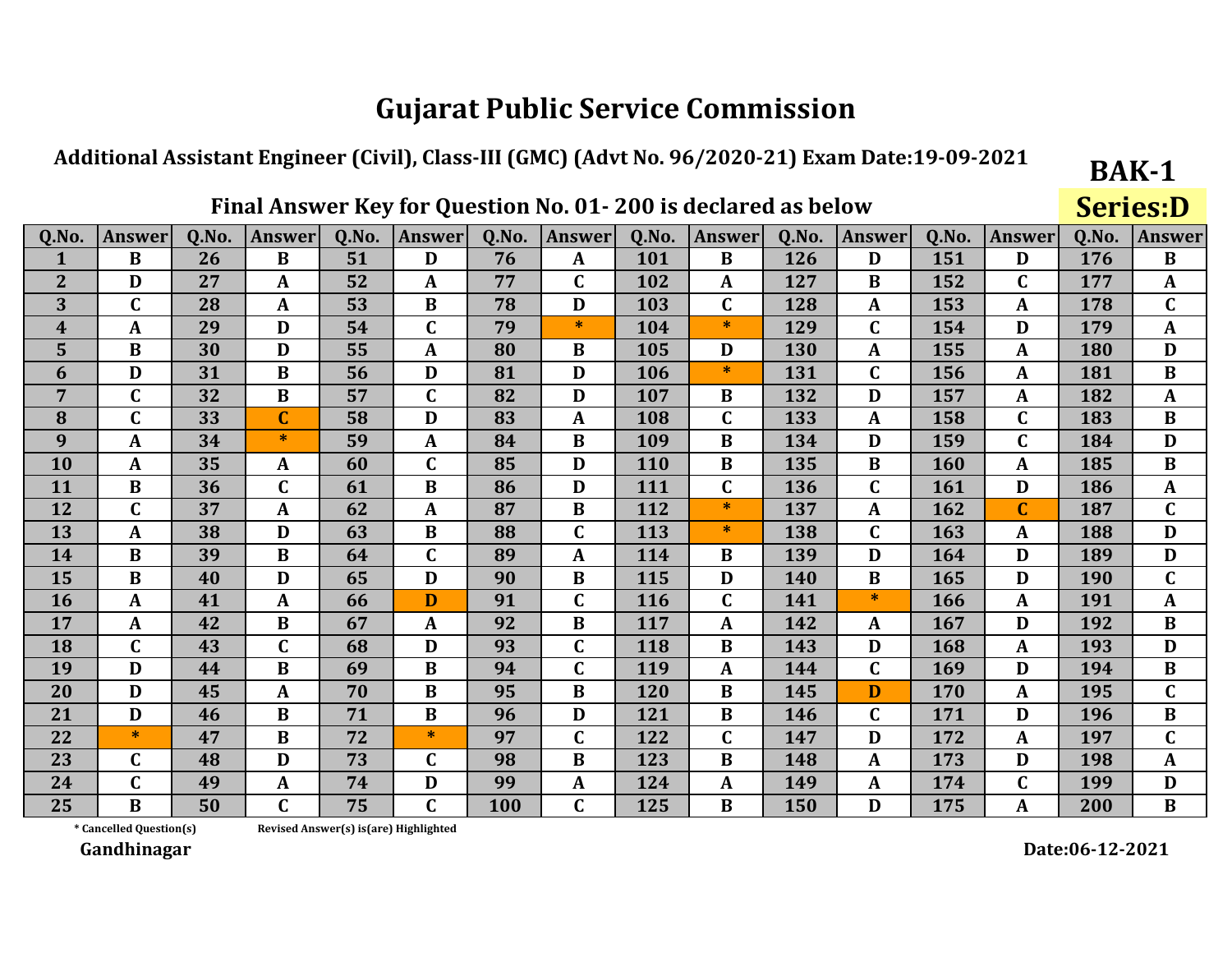#### Additional Assistant Engineer (Civil), Class-III (GMC) (Advt No. 96/2020-21) Exam Date:19-09-2021

### Final Answer Key for Question No. 01-200 is declared as below

**Series:M** 

**BAK-2** 

| Q.No.          | <b>Answer</b> | Q.No. | <b>Answer</b> | Q.No. | <b>Answer</b> | Q.No. | <b>Answer</b> | Q.No.      | <b>Answer</b> | Q.No. | <b>Answer</b> | Q.No. | <b>Answer</b> | Q.No. | <b>Answer</b> |
|----------------|---------------|-------|---------------|-------|---------------|-------|---------------|------------|---------------|-------|---------------|-------|---------------|-------|---------------|
| 1              | D             | 26    | D             | 51    | $\mathbf{A}$  | 76    | $\mathbf{C}$  | 101        | $\bf{B}$      | 126   | $\bf{B}$      | 151   | $\mathbf{C}$  | 176   | $\mathbf C$   |
| $\mathbf{2}$   | $\mathbf C$   | 27    | D             | 52    | D             | 77    | B             | 102        | A             | 127   | A             | 152   | $\mathbf C$   | 177   | D             |
| 3              | $\bf{B}$      | 28    | A             | 53    | C             | 78    | B             | 103        | B             | 128   | $\mathbf C$   | 153   | $\mathbf C$   | 178   | $\bf{B}$      |
| 4              | B             | 29    | A             | 54    | B             | 79    | D             | 104        | $\mathbf{A}$  | 129   | D             | 154   | D             | 179   | $\mathbf C$   |
| 5              | $\mathbf{A}$  | 30    | B             | 55    | A             | 80    | B             | 105        | A             | 130   | A             | 155   | D             | 180   | $\bf{B}$      |
| 6              | A             | 31    | $\bf{B}$      | 56    | $\bf{B}$      | 81    | $\mathbf C$   | 106        | $\mathbf C$   | 131   | $\bf{B}$      | 156   | A             | 181   | $\bf{B}$      |
| $\overline{7}$ | $\mathbf C$   | 32    | $\mathbf C$   | 57    | $\mathbf{A}$  | 82    | A             | 107        | D             | 132   | $\mathbf C$   | 157   | $\bf{B}$      | 182   | $\bf{B}$      |
| 8              | $\mathbf C$   | 33    | $\bf{B}$      | 58    | D             | 83    | A             | 108        | $\mathbf{A}$  | 133   | D             | 158   | $\mathbf C$   | 183   | $\mathbf{A}$  |
| 9              | D             | 34    | $\mathbf C$   | 59    | C             | 84    | B             | 109        | B             | 134   | A             | 159   | B             | 184   | $\mathbf{A}$  |
| 10             | D             | 35    | A             | 60    | D             | 85    | A             | 110        | A             | 135   | $\mathbf C$   | 160   | $\mathbf C$   | 185   | D             |
| 11             | $\mathbf C$   | 36    | D             | 61    | $\mathbf C$   | 86    | D             | 111        | $\mathbf C$   | 136   | B             | 161   | $\mathbf C$   | 186   | $\bf{B}$      |
| 12             | B             | 37    | A             | 62    | A             | 87    | B             | 112        | $\mathbf C$   | 137   | A             | 162   | D             | 187   | $\mathbf{A}$  |
| 13             | A             | 38    | $\mathbf C$   | 63    | $\bf{B}$      | 88    | A             | 113        | $\bf{B}$      | 138   | $\mathbf C$   | 163   | A             | 188   | $\mathbf C$   |
| 14             | $\bf{B}$      | 39    | A             | 64    | $\bf{B}$      | 89    | A             | 114        | D             | 139   | D             | 164   | $\mathbf{C}$  | 189   | $\mathbf C$   |
| 15             | A             | 40    | $\bf{B}$      | 65    | $\bf{B}$      | 90    | B             | 115        | B             | 140   | $\mathbf C$   | 165   | D             | 190   | D             |
| <b>16</b>      | D             | 41    | $\mathbf C$   | 66    | $\mathbf{A}$  | 91    | B             | <b>116</b> | D             | 141   | B             | 166   | D             | 191   | $\mathbf{A}$  |
| 17             | $\mathbf C$   | 42    | $\bf{B}$      | 67    | $\mathbf{A}$  | 92    | $\mathbf C$   | 117        | $\mathbf C$   | 142   | $\bf{B}$      | 167   | $\mathbf C$   | 192   | $\mathbf{A}$  |
| 18             | D             | 43    | A             | 68    | C             | 93    | $\mathbf C$   | 118        | $\mathbf C$   | 143   | B             | 168   | A             | 193   | $\mathbf C$   |
| 19             | $\mathbf C$   | 44    | $\bf{B}$      | 69    | $\mathsf{C}$  | 94    | A             | 119        | $\bf{B}$      | 144   | A             | 169   | D             | 194   | $\mathbf{A}$  |
| 20             | D             | 45    | A             | 70    | $\bf{B}$      | 95    | A             | 120        | $\mathbf C$   | 145   | B             | 170   | $\bf{B}$      | 195   | D             |
| 21             | $\mathbf C$   | 46    | $\mathbf C$   | 71    | $\mathbf{A}$  | 96    | D             | 121        | $\mathbf{A}$  | 146   | $\mathbf C$   | 171   | D             | 196   | D             |
| 22             | $\mathbf{C}$  | 47    | A             | 72    | $\bf{B}$      | 97    | A             | 122        | $\mathbf C$   | 147   | $\bf{B}$      | 172   | $\bf{B}$      | 197   | D             |
| 23             | A             | 48    | D             | 73    | C             | 98    | $\mathbf C$   | 123        | C             | 148   | C             | 173   | B             | 198   | $\mathbf{A}$  |
| 24             | D             | 49    | D             | 74    | D             | 99    | D             | 124        | A             | 149   | A             | 174   | D             | 199   | A             |
| 25             | $\bf{B}$      | 50    | $\bf{B}$      | 75    | A             | 100   | A             | 125        | $\bf{B}$      | 150   | C             | 175   | $\mathbf{C}$  | 200   | $\bf{B}$      |

\* Cancelled Question(s)

Revised Answer(s) is(are) Highlighted

Gandhinagar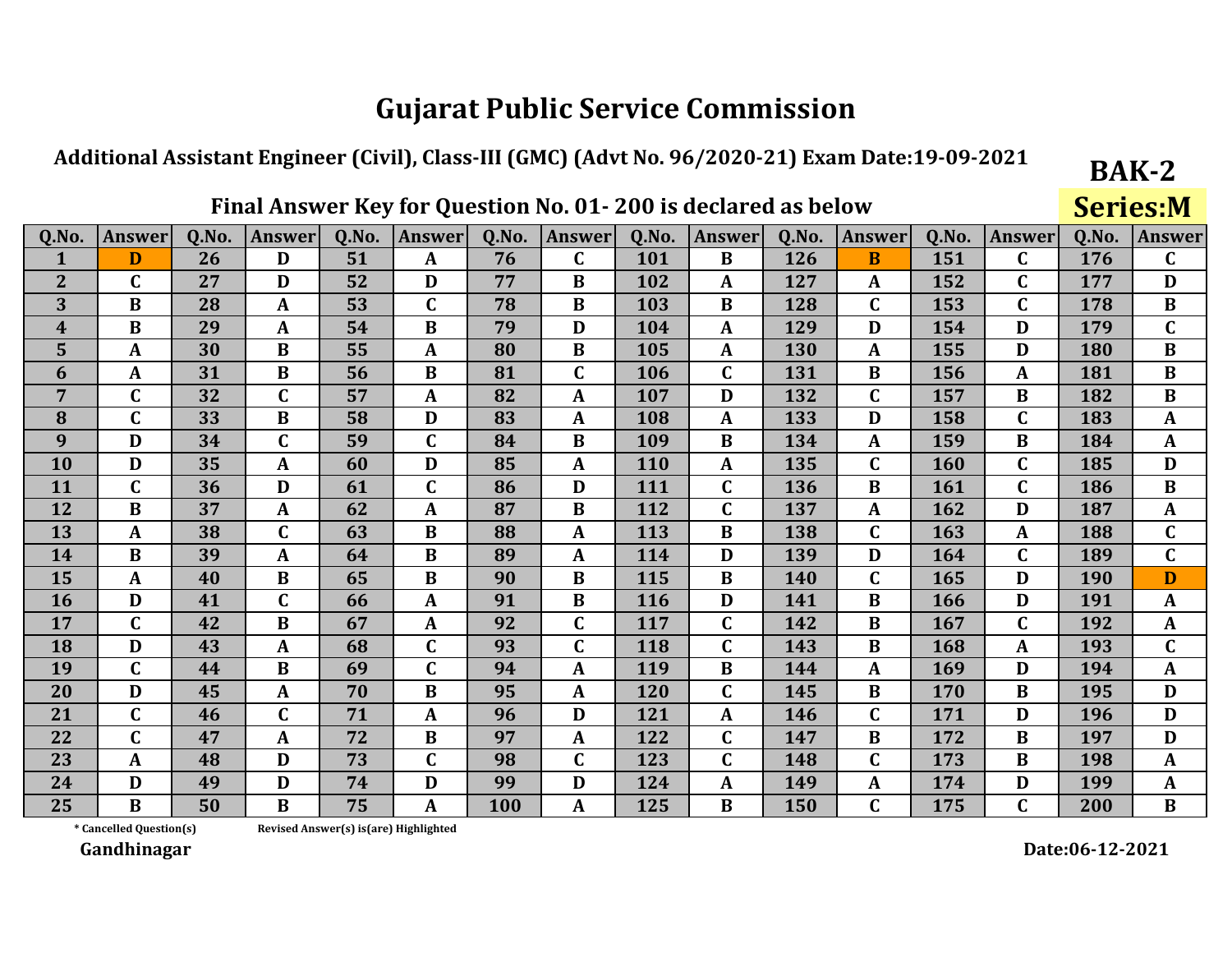#### Additional Assistant Engineer (Civil), Class-III (GMC) (Advt No. 96/2020-21) Exam Date:19-09-2021

### Final Answer Key for Question No. 01-200 is declared as below

**Series:A** 

**BAK-2** 

| Q.No.            | <b>Answer</b>           | Q.No. | <b>Answer</b> | Q.No. | Answer       | Q.No. | <b>Answer</b> | Q.No. | <b>Answer</b> | Q.No. | Answer       | Q.No. | <b>Answer</b>  | Q.No. | <b>Answer</b> |
|------------------|-------------------------|-------|---------------|-------|--------------|-------|---------------|-------|---------------|-------|--------------|-------|----------------|-------|---------------|
|                  | C                       | 26    | D             | 51    | $\mathbf{A}$ | 76    | D             | 101   | C             | 126   | $\bf{B}$     | 151   | $\mathbf{C}$   | 176   | B             |
| $\overline{2}$   | $\bf{B}$                | 27    | $\mathbf C$   | 52    | D            | 77    | D             | 102   | D             | 127   | A            | 152   | $\mathbf C$    | 177   | $\mathbf{A}$  |
| 3                | $\bf{B}$                | 28    | B             | 53    | $\mathbf C$  | 78    | A             | 103   | B             | 128   | B            | 153   | $\mathbf C$    | 178   | $\mathbf C$   |
| $\boldsymbol{4}$ | D                       | 29    | $\bf{B}$      | 54    | $\bf{B}$     | 79    | $\mathbf A$   | 104   | $\mathbf C$   | 129   | A            | 154   | D              | 179   | D             |
| 5                | $\bf{B}$                | 30    | $\mathbf{A}$  | 55    | A            | 80    | $\bf{B}$      | 105   | $\bf{B}$      | 130   | A            | 155   | D              | 180   | $\mathbf{A}$  |
| 6                | $\mathbf C$             | 31    | A             | 56    | $\bf{B}$     | 81    | $\bf{B}$      | 106   | B             | 131   | $\mathbf C$  | 156   | A              | 181   | $\bf{B}$      |
| 7                | A                       | 32    | $\mathbf C$   | 57    | A            | 82    | $\mathbf C$   | 107   | B             | 132   | D            | 157   | B              | 182   | $\mathbf C$   |
| 8                | $\mathbf{A}$            | 33    | $\mathbf C$   | 58    | D            | 83    | $\bf{B}$      | 108   | A             | 133   | $\mathbf{A}$ | 158   | $\mathbf C$    | 183   | D             |
| 9                | $\bf{B}$                | 34    | D             | 59    | $\mathbf C$  | 84    | C             | 109   | A             | 134   | B            | 159   | B              | 184   | $\mathbf{A}$  |
| 10               | $\mathbf{A}$            | 35    | D             | 60    | D            | 85    | $\mathbf{A}$  | 110   | D             | 135   | $\mathbf{A}$ | 160   | $\mathbf C$    | 185   | $\mathbf C$   |
| 11               | D                       | 36    | $\mathbf C$   | 61    | $\mathbf C$  | 86    | D             | 111   | B             | 136   | $\mathbf C$  | 161   | $\mathbf C$    | 186   | $\bf{B}$      |
| 12               | $\bf{B}$                | 37    | $\bf{B}$      | 62    | $\mathbf{A}$ | 87    | $\mathbf{A}$  | 112   | $\mathbf{A}$  | 137   | $\mathbf C$  | 162   | D              | 187   | $\mathbf{A}$  |
| 13               | $\mathbf{A}$            | 38    | A             | 63    | $\bf{B}$     | 88    | $\mathbf{C}$  | 113   | $\mathbf C$   | 138   | $\bf{B}$     | 163   | $\mathbf A$    | 188   | $\mathbf{C}$  |
| 14               | $\mathbf{A}$            | 39    | B             | 64    | B            | 89    | A             | 114   | $\mathbf C$   | 139   | D            | 164   | $\mathbf{C}$   | 189   | D             |
| 15               | $\bf{B}$                | 40    | A             | 65    | $\bf{B}$     | 90    | $\bf{B}$      | 115   | D             | 140   | B            | 165   | D              | 190   | $\mathbf C$   |
| 16               | $\bf{B}$                | 41    | D             | 66    | $\mathbf{A}$ | 91    | C             | 116   | A             | 141   | D            | 166   | D              | 191   | $\bf{B}$      |
| 17               | $\overline{\mathsf{C}}$ | 42    | $\mathbf C$   | 67    | A            | 92    | $\bf{B}$      | 117   | A             | 142   | $\mathbf C$  | 167   | $\mathbf C$    | 192   | $\bf{B}$      |
| 18               | $\mathbf C$             | 43    | D             | 68    | $\mathbf C$  | 93    | $\mathbf{A}$  | 118   | $\mathbf C$   | 143   | $\mathbf C$  | 168   | A              | 193   | $\bf{B}$      |
| 19               | $\mathbf{A}$            | 44    | $\mathbf C$   | 69    | $\mathbf C$  | 94    | $\bf{B}$      | 119   | $\mathbf{A}$  | 144   | $\bf{B}$     | 169   | D              | 194   | $\mathbf{A}$  |
| 20               | $\mathbf{A}$            | 45    | D             | 70    | $\bf{B}$     | 95    | $\mathbf{A}$  | 120   | D             | 145   | $\mathbf C$  | 170   | $\bf{B}$       | 195   | $\bf{B}$      |
| 21               | D                       | 46    | $\mathbf C$   | 71    | A            | 96    | $\mathbf C$   | 121   | D             | 146   | A            | 171   | D              | 196   | $\mathbf C$   |
| 22               | A                       | 47    | $\mathbf C$   | 72    | $\bf{B}$     | 97    | $\mathbf{A}$  | 122   | D             | 147   | $\mathbf C$  | 172   | $\bf{B}$       | 197   | $\bf{B}$      |
| 23               | C                       | 48    | $\mathbf{A}$  | 73    | $\mathbf{C}$ | 98    | D             | 123   | A             | 148   | $\mathbf C$  | 173   | B              | 198   | $\mathbf{C}$  |
| 24               | D                       | 49    | D             | 74    | D            | 99    | D             | 124   | A             | 149   | A            | 174   | D              | 199   | $\mathbf{A}$  |
| 25               | A                       | 50    | $\bf{B}$      | 75    | A            | 100   | B             | 125   | $\bf{B}$      | 150   | B            | 175   | $\overline{C}$ | 200   | $\mathbf C$   |

\* Cancelled Question(s)

Revised Answer(s) is(are) Highlighted

Gandhinagar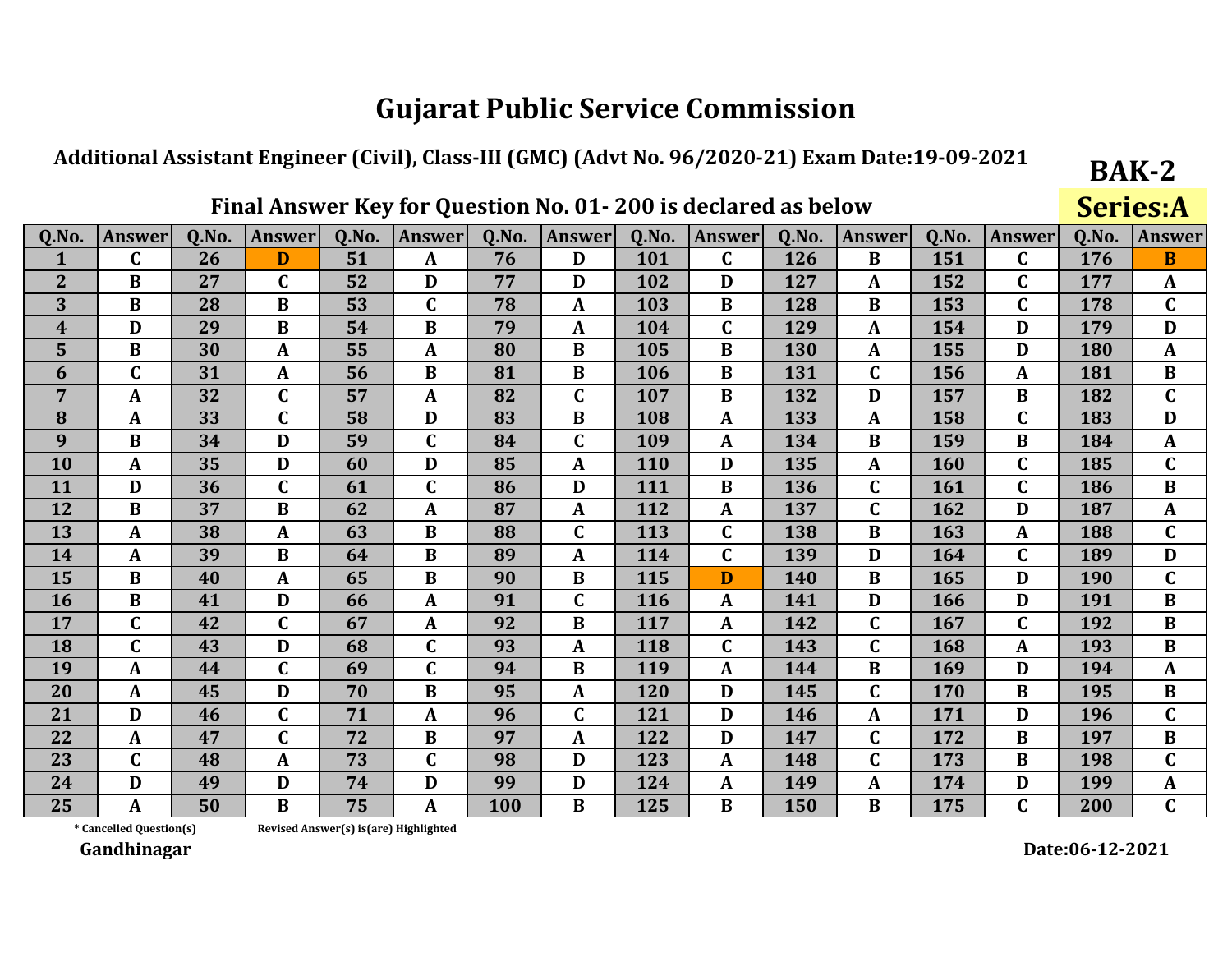#### Additional Assistant Engineer (Civil), Class-III (GMC) (Advt No. 96/2020-21) Exam Date:19-09-2021

### Final Answer Key for Question No. 01-200 is declared as below

**Series:B** 

**BAK-2** 

| Q.No.          | <b>Answer</b> | Q.No. | <b>Answer</b> | Q.No. | <b>Answer</b> | Q.No. | <b>Answer</b> | Q.No. | <b>Answer</b> | Q.No. | <b>Answer</b> | Q.No. | Answer       | Q.No. | <b>Answer</b> |
|----------------|---------------|-------|---------------|-------|---------------|-------|---------------|-------|---------------|-------|---------------|-------|--------------|-------|---------------|
| 1              | D             | 26    | $\mathbf C$   | 51    | D             | 76    | A             | 101   | B             | 126   | C             | 151   | B            | 176   | $\mathbf C$   |
| $\overline{2}$ | D             | 27    | $\bf{B}$      | 52    | $\mathbf C$   | 77    | D             | 102   | A             | 127   | D             | 152   | A            | 177   | $\mathbf C$   |
| 3              | $\mathbf{A}$  | 28    | $\bf{B}$      | 53    | $\bf{B}$      | 78    | $\mathbf C$   | 103   | $\mathbf C$   | 128   | B             | 153   | $\bf{B}$     | 178   | $\mathbf C$   |
| 4              | A             | 29    | D             | 54    | $\bf{B}$      | 79    | B             | 104   | D             | 129   | C             | 154   | A            | 179   | D             |
| 5              | $\bf{B}$      | 30    | $\bf{B}$      | 55    | $\mathbf{A}$  | 80    | $\mathbf{A}$  | 105   | $\mathbf{A}$  | 130   | $\bf{B}$      | 155   | $\mathbf{A}$ | 180   | D             |
| 6              | $\bf{B}$      | 31    | $\mathbf C$   | 56    | A             | 81    | B             | 106   | B             | 131   | B             | 156   | $\mathbf{C}$ | 181   | $\mathbf{A}$  |
| 7              | $\mathbf C$   | 32    | A             | 57    | $\mathbf C$   | 82    | A             | 107   | C             | 132   | B             | 157   | D            | 182   | B             |
| 8              | $\bf{B}$      | 33    | $\mathbf{A}$  | 58    | $\mathbf C$   | 83    | D             | 108   | D             | 133   | $\mathbf{A}$  | 158   | A            | 183   | $\mathbf C$   |
| 9              | $\mathbf C$   | 34    | $\bf{B}$      | 59    | D             | 84    | $\mathbf C$   | 109   | $\mathbf{A}$  | 134   | A             | 159   | $\bf{B}$     | 184   | $\bf{B}$      |
| 10             | $\mathbf{A}$  | 35    | $\mathbf{A}$  | 60    | D             | 85    | D             | 110   | $\mathbf C$   | 135   | D             | 160   | A            | 185   | $\mathbf C$   |
| 11             | D             | 36    | D             | 61    | $\mathbf C$   | 86    | $\mathbf C$   | 111   | $\bf{B}$      | 136   | $\bf{B}$      | 161   | $\mathbf C$  | 186   | $\mathbf C$   |
| 12             | $\mathbf{A}$  | 37    | $\bf{B}$      | 62    | $\bf{B}$      | 87    | $\mathbf{A}$  | 112   | $\mathbf{A}$  | 137   | A             | 162   | $\mathbf{C}$ | 187   | D             |
| 13             | $\mathbf C$   | 38    | A             | 63    | A             | 88    | $\bf{B}$      | 113   | $\mathbf C$   | 138   | $\mathbf C$   | 163   | $\bf{B}$     | 188   | $\mathbf{A}$  |
| 14             | $\mathbf{A}$  | 39    | A             | 64    | B             | 89    | B             | 114   | D             | 139   | $\mathbf C$   | 164   | D            | 189   | $\mathbf C$   |
| 15             | $\bf{B}$      | 40    | B             | 65    | A             | 90    | B             | 115   | $\mathbf C$   | 140   | D             | 165   | $\bf{B}$     | 190   | D             |
| <b>16</b>      | $\mathbf C$   | 41    | $\bf{B}$      | 66    | D             | 91    | $\mathbf A$   | 116   | B             | 141   | A             | 166   | D            | 191   | D             |
| 17             | $\bf{B}$      | 42    | $\mathbf C$   | 67    | $\mathbf C$   | 92    | $\mathbf{A}$  | 117   | $\bf{B}$      | 142   | A             | 167   | $\mathbf C$  | 192   | $\mathbf C$   |
| 18             | $\mathbf{A}$  | 43    | $\mathbf C$   | 68    | D             | 93    | $\mathbf C$   | 118   | $\bf{B}$      | 143   | C             | 168   | $\mathbf C$  | 193   | $\mathbf{A}$  |
| 19             | $\bf{B}$      | 44    | $\mathbf A$   | 69    | $\mathbf C$   | 94    | $\mathbf C$   | 119   | $\mathbf{A}$  | 144   | A             | 169   | $\bf{B}$     | 194   | D             |
| 20             | $\mathbf{A}$  | 45    | A             | 70    | D             | 95    | $\bf{B}$      | 120   | B             | 145   | D             | 170   | $\mathbf C$  | 195   | $\bf{B}$      |
| 21             | $\mathbf C$   | 46    | D             | 71    | $\mathbf C$   | 96    | A             | 121   | C             | 146   | D             | 171   | A            | 196   | D             |
| 22             | $\mathbf{A}$  | 47    | $\mathbf{A}$  | 72    | $\mathbf C$   | 97    | $\bf{B}$      | 122   | $\bf{B}$      | 147   | D             | 172   | $\mathbf C$  | 197   | $\bf{B}$      |
| 23             | D             | 48    | $\mathbf C$   | 73    | $\mathbf{A}$  | 98    | $\mathbf C$   | 123   | $\mathbf C$   | 148   | A             | 173   | $\mathbf C$  | 198   | $\bf{B}$      |
| 24             | D             | 49    | D             | 74    | D             | 99    | D             | 124   | $\mathbf{A}$  | 149   | A             | 174   | A            | 199   | D             |
| 25             | $\bf{B}$      | 50    | $\mathbf{A}$  | 75    | $\bf{B}$      | 100   | A             | 125   | $\mathbf C$   | 150   | B             | 175   | $\bf{B}$     | 200   | $\mathbf C$   |

\* Cancelled Question(s) Revised Answer(s) is(are) Highlighted

Gandhinagar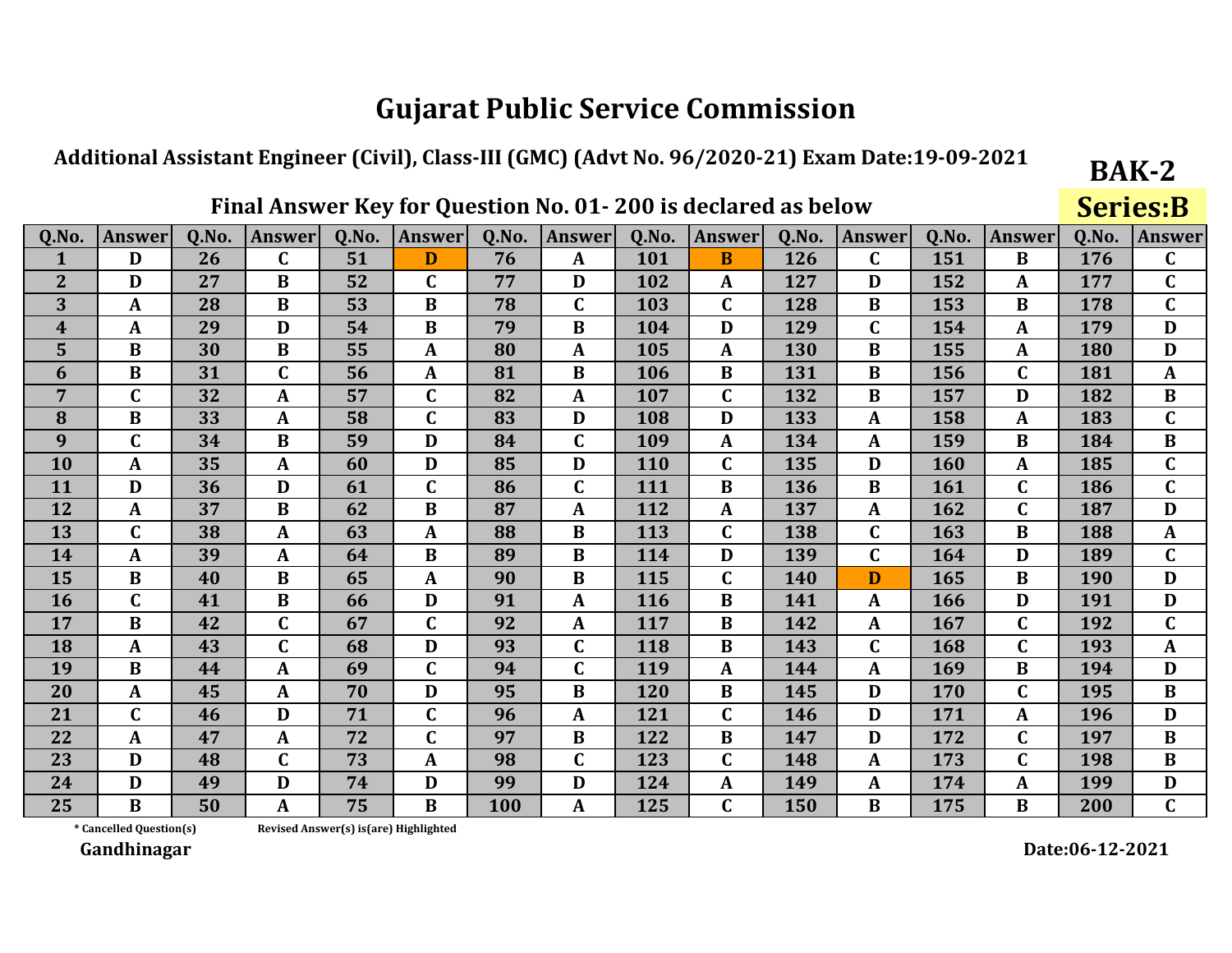#### Additional Assistant Engineer (Civil), Class-III (GMC) (Advt No. 96/2020-21) Exam Date:19-09-2021

### Final Answer Key for Question No. 01-200 is declared as below

**Series:C** 

**BAK-2** 

| Q.No.          | <b>Answer</b> | 0.No. | <b>Answer</b> | 0.No. | <b>Answer</b> | 0.No. | <b>Answer</b> | 0.No. | <b>Answer</b> | 0.No. | <b>Answer</b> | 0.No. | <b>Answer</b>    | Q.No.      | <b>Answer</b> |
|----------------|---------------|-------|---------------|-------|---------------|-------|---------------|-------|---------------|-------|---------------|-------|------------------|------------|---------------|
| 1              | D             | 26    | $\mathbf{A}$  | 51    | D             | 76    | $\mathbf C$   | 101   | B             | 126   | C             | 151   | <sub>B</sub>     | 176        | $\mathbf C$   |
| $\overline{2}$ | C             | 27    | D             | 52    | D             | 77    | $\bf{B}$      | 102   | A             | 127   | C             | 152   | A                | 177        | D             |
| 3              | $\bf{B}$      | 28    | $\mathbf C$   | 53    | $\mathbf{A}$  | 78    | $\bf{B}$      | 103   | $\bf{B}$      | 128   | C             | 153   | $\mathbf C$      | 178        | $\bf{B}$      |
| 4              | $\bf{B}$      | 29    | $\bf{B}$      | 54    | A             | 79    | D             | 104   | $\mathbf{A}$  | 129   | D             | 154   | D                | 179        | $\mathbf C$   |
| 5              | $\mathbf{A}$  | 30    | $\mathbf{A}$  | 55    | $\bf{B}$      | 80    | B             | 105   | $\mathbf{A}$  | 130   | D             | 155   | $\mathbf{A}$     | 180        | $\bf{B}$      |
| 6              | A             | 31    | $\bf{B}$      | 56    | $\bf{B}$      | 81    | $\mathbf C$   | 106   | $\mathbf C$   | 131   | $\mathbf{A}$  | 156   | $\bf{B}$         | 181        | $\bf{B}$      |
| $\overline{7}$ | $\mathbf C$   | 32    | A             | 57    | $\mathbf{C}$  | 82    | A             | 107   | D             | 132   | B             | 157   | $\mathbf C$      | 182        | $\bf{B}$      |
| 8              | $\mathbf C$   | 33    | D             | 58    | $\bf{B}$      | 83    | A             | 108   | A             | 133   | C             | 158   | D                | 183        | $\mathbf{A}$  |
| 9              | D             | 34    | $\mathbf C$   | 59    | C             | 84    | $\bf{B}$      | 109   | B             | 134   | B             | 159   | A                | 184        | $\mathbf{A}$  |
| 10             | D             | 35    | D             | 60    | A             | 85    | $\mathbf{A}$  | 110   | $\mathbf{A}$  | 135   | C             | 160   | $\mathbf C$      | 185        | D             |
| 11             | $\mathbf C$   | 36    | $\mathbf C$   | 61    | D             | 86    | D             | 111   | $\mathbf C$   | 136   | C             | 161   | $\bf{B}$         | 186        | $\bf{B}$      |
| 12             | B             | 37    | $\mathbf A$   | 62    | A             | 87    | $\bf{B}$      | 112   | $\mathbf C$   | 137   | D             | 162   | $\boldsymbol{A}$ | 187        | $\mathbf{A}$  |
| 13             | $\mathbf{A}$  | 38    | $\bf{B}$      | 63    | $\mathbf C$   | 88    | A             | 113   | $\bf{B}$      | 138   | $\mathbf{A}$  | 163   | $\mathbf C$      | 188        | $\mathbf C$   |
| 14             | $\bf{B}$      | 39    | B             | 64    | $\mathbf{A}$  | 89    | A             | 114   | D             | 139   | C             | 164   | D                | 189        | $\mathbf C$   |
| 15             | A             | 40    | B             | 65    | $\bf{B}$      | 90    | B             | 115   | B             | 140   | D             | 165   | $\mathbf C$      | <b>190</b> | D             |
| <b>16</b>      | D             | 41    | A             | 66    | $\mathbf C$   | 91    | $\bf{B}$      | 116   | D             | 141   | D             | 166   | $\bf{B}$         | 191        | $\mathbf{A}$  |
| 17             | $\mathbf C$   | 42    | A             | 67    | $\bf{B}$      | 92    | $\mathbf C$   | 117   | $\mathbf C$   | 142   | C             | 167   | $\bf{B}$         | 192        | $\mathbf{A}$  |
| 18             | D             | 43    | $\mathbf C$   | 68    | A             | 93    | $\mathbf C$   | 118   | $\mathbf C$   | 143   | A             | 168   | $\bf{B}$         | 193        | $\mathbf C$   |
| 19             | $\mathbf C$   | 44    | $\mathbf C$   | 69    | $\bf{B}$      | 94    | A             | 119   | $\bf{B}$      | 144   | D             | 169   | $\mathbf{A}$     | 194        | $\mathbf{A}$  |
| 20             | D             | 45    | $\bf{B}$      | 70    | $\mathbf{A}$  | 95    | A             | 120   | $\mathbf C$   | 145   | $\bf{B}$      | 170   | $\bf{B}$         | 195        | D             |
| 21             | $\mathbf C$   | 46    | A             | 71    | $\mathbf{C}$  | 96    | D             | 121   | $\mathbf{A}$  | 146   | D             | 171   | $\mathbf{C}$     | 196        | D             |
| 22             | $\mathbf C$   | 47    | B             | 72    | $\mathbf{A}$  | 97    | A             | 122   | $\mathbf C$   | 147   | B             | 172   | B                | 197        | D             |
| 23             | $\mathbf{A}$  | 48    | $\mathbf C$   | 73    | D             | 98    | $\mathbf C$   | 123   | $\mathbf C$   | 148   | B             | 173   | $\mathbf C$      | 198        | $\mathbf{A}$  |
| 24             | D             | 49    | D             | 74    | D             | 99    | D             | 124   | $\mathbf{A}$  | 149   | D             | 174   | $\mathbf{A}$     | 199        | $\mathbf{A}$  |
| 25             | $\bf{B}$      | 50    | A             | 75    | B             | 100   | A             | 125   | B             | 150   | C             | 175   | $\mathbf C$      | 200        | $\bf{B}$      |

\* Cancelled Question(s)

Revised Answer(s) is(are) Highlighted

Gandhinagar